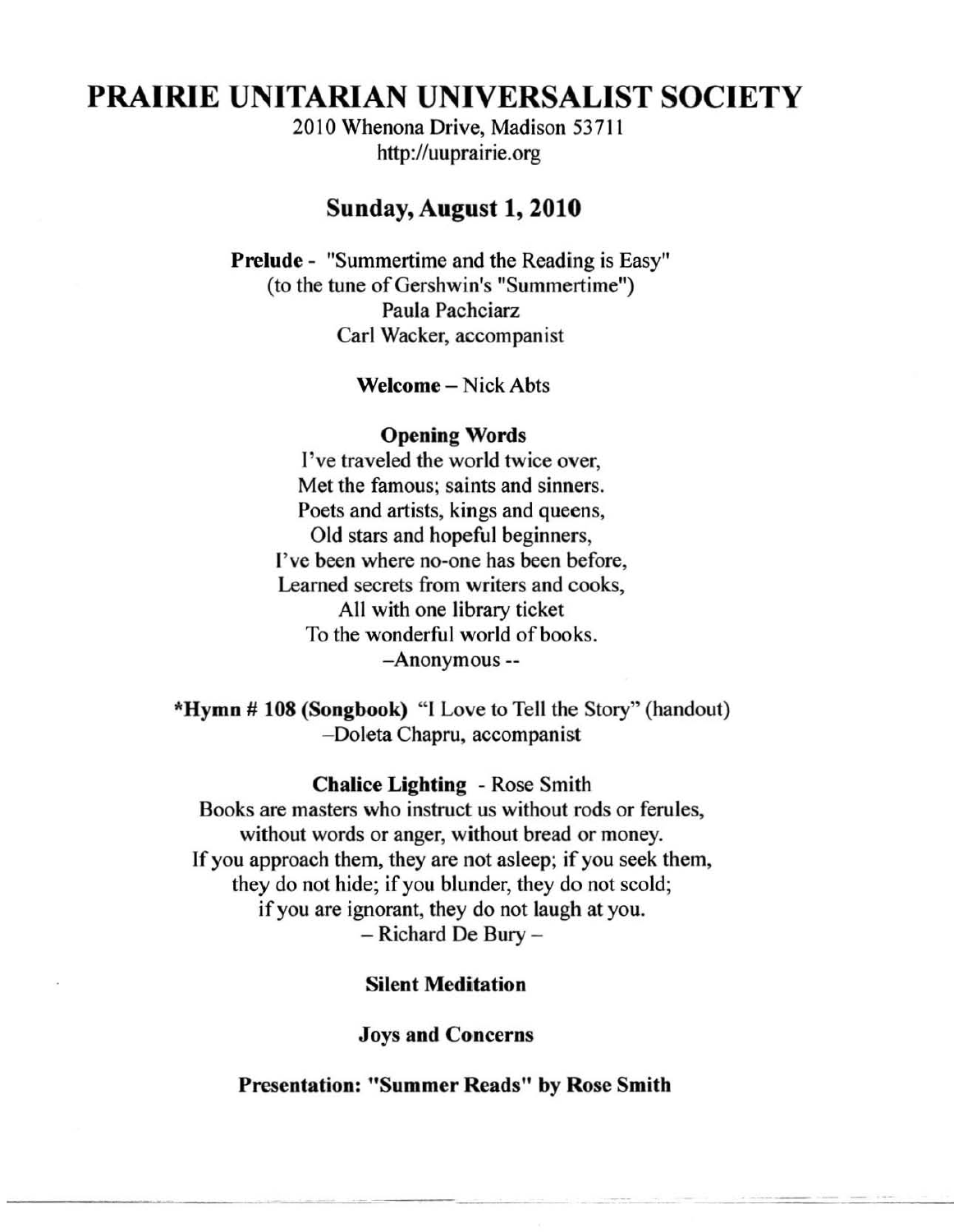### Discussion & Book Sharing

**-**

#### **Offering**

Offertory - "A Boat Beneath a Sunny Sky" written by Lewis Carroll Toby and Paula Pachciarz

# Introduction of Guests and Visitors

#### Prairie Announcements

Additional announcements are in your order of service

\*Hymn - "How Can I keep From Reading?" on handout Doleta Chapru, accompanist

#### Closing Words

Books to the ceiling, Books to the sky. My piles of books Are a mile high. How I love them, How I need them, I'll have a long beard By the time I read them. -Arnold Lobel

'Please stand as you are able.

Welcome to our service! We are glad you are here. Thanks to everyone who made this service possible. Please join us for coffee and fellowship after the service.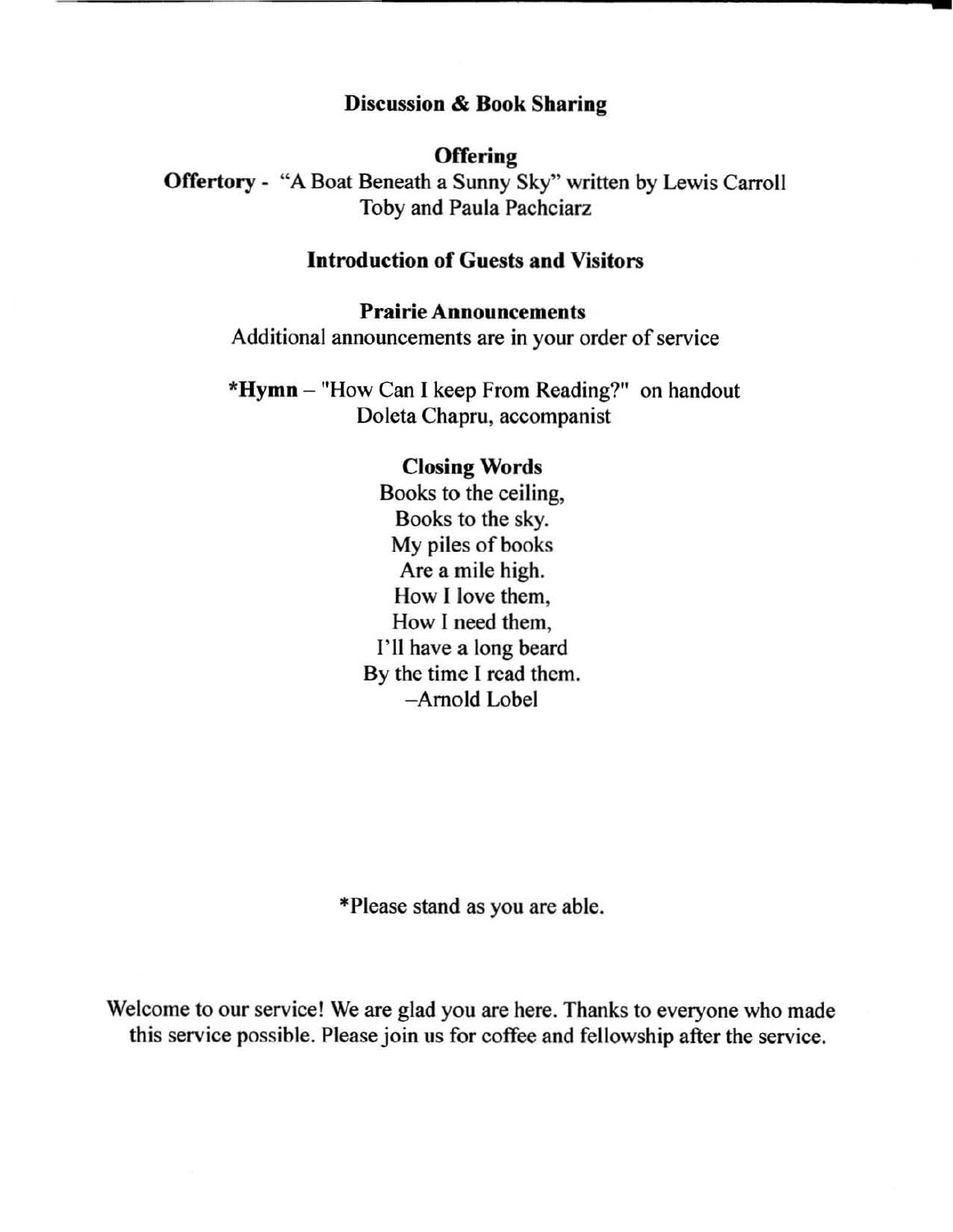### Announcements

Green Tip of the Week: Advice for the dog days of summer – when using air conditioning, the best temperature is setting is 78. If you do not want to come home to a hot house buy a programmable thermostat. In addition, during cooler morning and evenings open windows to let cooler air come in. During the heat of the day close curtains and even the windows to keep heat out.

Prairie Fall Family Retreat Sept. 17 - 19, 2010 The Prairie Fall Family retreat is scheduled for September 17-19 at the Pine Lake Camp in Westfield, WI. There will be folk dancing, crafts, yoga, nature walks, and more - plus we will be making dinner together on Saturday night! Please mark your calendars and plan to attend this fun weekend with your Prairie family. Registration forms will be in the August 22 Prairie Fire. If you know that you will not be able to attend the retreat but will be in Madison on the Sunday of the retreat weekend, please contact Kate Liu about a special volunteer opportunity.

Prairie Elders Meet August 24 1:30 pm conversation, 2:00-3:50 pm discussion at the Nakoma Room, Heritage Oaks building, Oakwood Village West. TOPIC: Humor regarding age and aging. Contacts: Donna Murdoch 238-3802, Gordon Cunningham 230-3367, Rosemary Dorney 238-4382 or Rose Smith 233-3363. Call Donna to add your name to the mailing list.

Consulting Minister Candidate to Visit Prairie August 15 The minister search committee has recommended Rev. Jane Esbensen for the half-time consulting minister position at Prairie. Rev. Esbensen will be giving the presentation on Sunday, August 15th, which will be followed by a potluck and a brief parish meeting to vote on her appointment. Please plan to attend this important **event.** 

Water Ceremony At our August 29 service, we will have the opportunity to share with our Prairie family where we traveled this summer and mix water we collected from various places into a common vessel. Please remember to collect some water from a place you traveled to over the summer (though there will be water here for you to use if you forget.)

Prairie Fund Raiser On Saturday, September 25th we will go to the Chicago Art Institute for the retrospective exhibition of the artistic photography and photo journalistic work of the late renowned artist Henri Cartier-Bresson. This is also an opportunity to visit Millennium Park before cold weather sets in and to experience the new Modem Wing of the Museum. Mail check for \$53, made out to Prairie Society to Pat Watkins before August 23rd. See flyer on Prairie bulletin board or phone Pat at 233-5795 for more information.